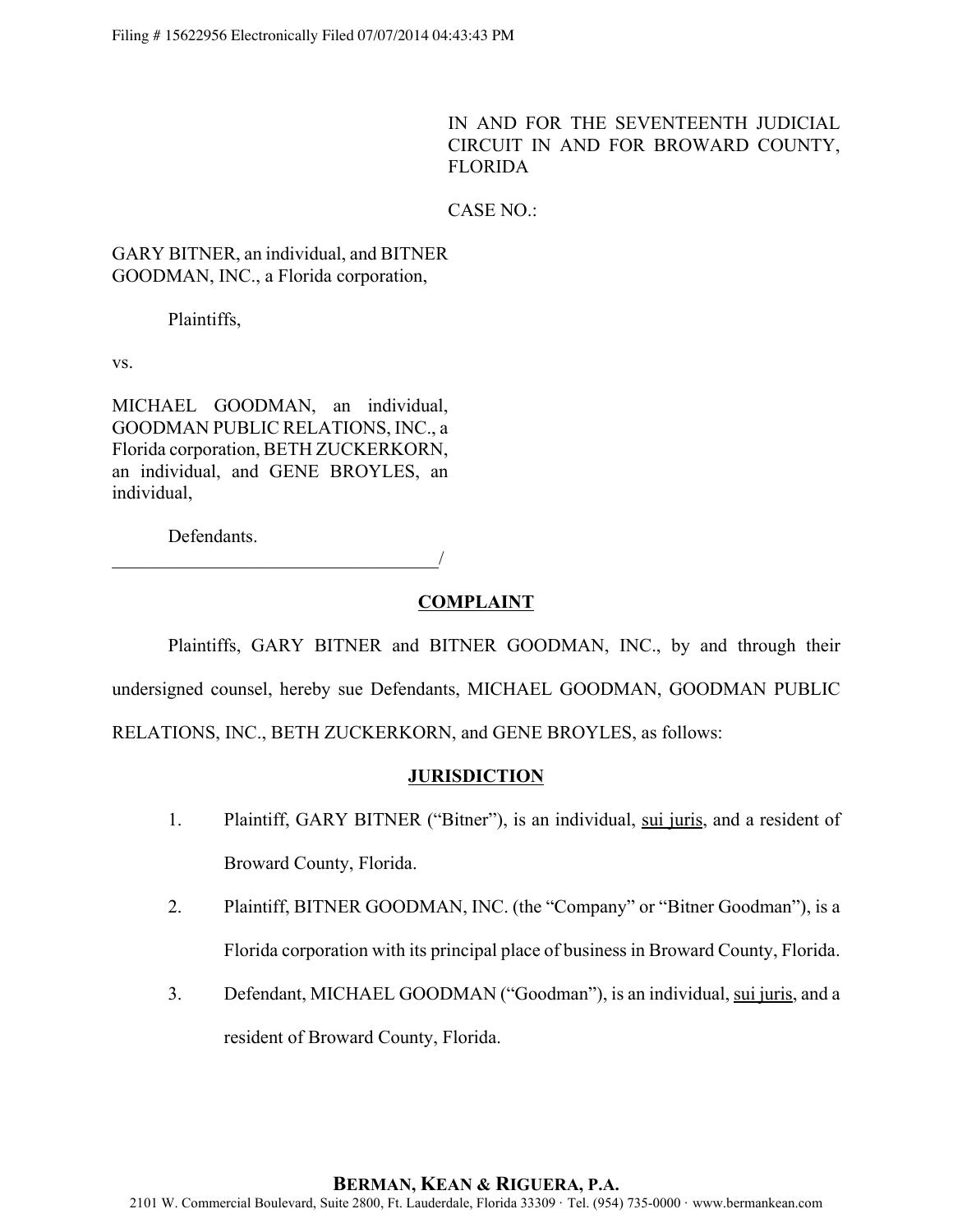- 4. Defendant, GOODMAN PUBLIC RELATIONS, INC. ("Goodman PR"), is a Florida corporation, with its principal place of business in Broward County, Florida.
- 5. Defendant, BETH ZUCKERKORN ("Zuckerkorn"), is an individual, sui juris, and a resident of Broward County, Florida.
- 6. Defendant, GENE BROYLES ("Broyles"), is an individual, sui juris, and a resident of Broward County, Florida.
- 7. Venue is proper in Broward County, Florida as it is the location where the causes of action accrued, and where Defendants reside.

# **BACKGROUND ALLEGATIONS**

- 8. Bitner was involved in public relations for many years and started his own Ft. Lauderdale based public relations company approximately 35 years ago.
- 9. After employing Goodman for several years in his own firm, Bitner decided to bring Goodman on as a partner and, to that end, the parties formed Bitner Goodman in 2003.
- 10. Since the formation of their business partnership, Bitner and Goodman have operated Bitner Goodman with great success for over 10 years.
- 11. At all relevant times and through the filing of this action, Bitner served as the President of the Company and Goodman served as the Vice President, with each serving as a Director and each owning a 50% interest in the Company.
- 12. Bitner Goodman has been reported to be one of the largest and most respected fullservice marketing companies in South Florida, and services a variety of clients, including the Simon Property Group malls, Winn-Dixie stores, and the South Florida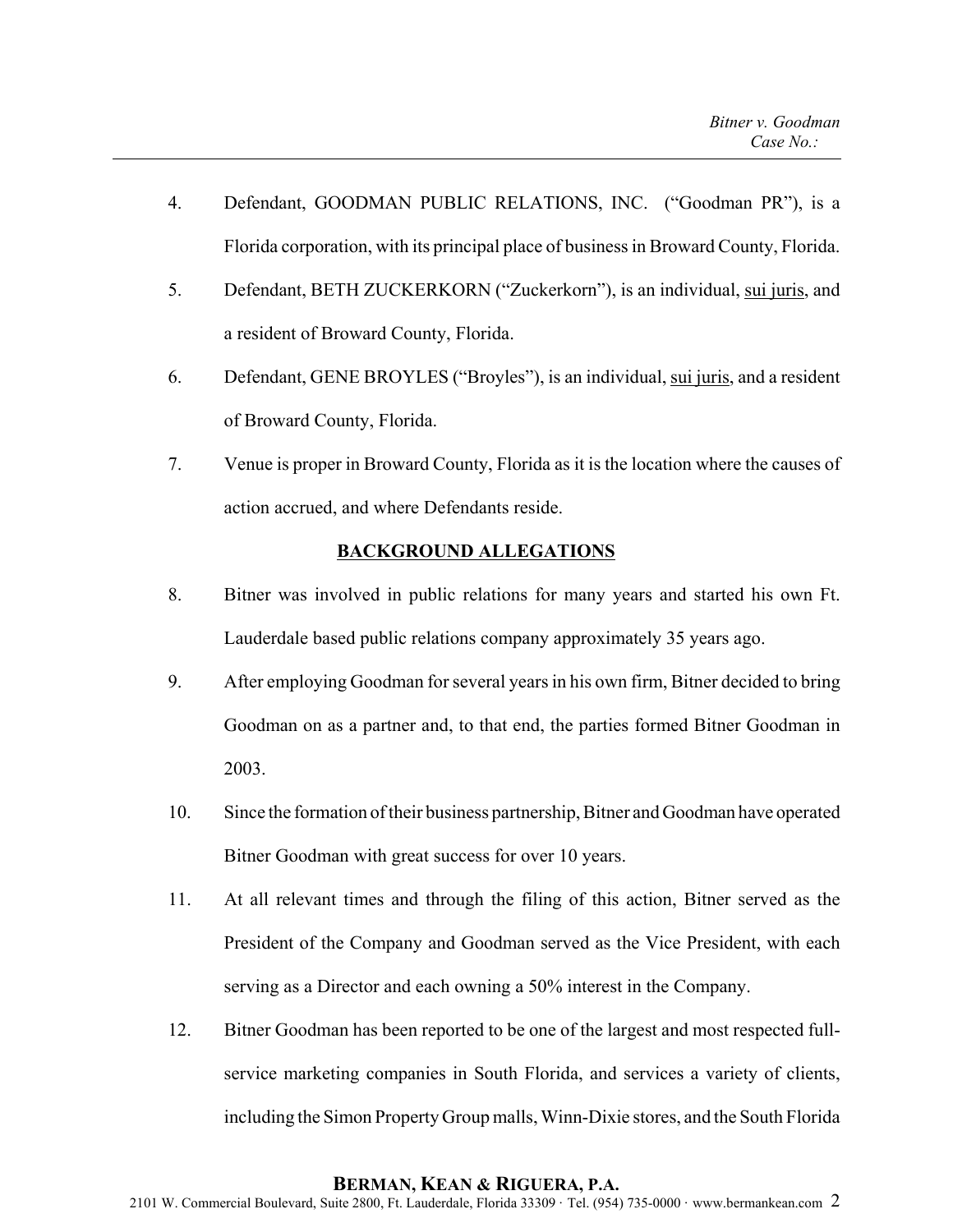Regional Transportation Authority (Tri-Rail). Bitner Goodman is also a founding member of Worldcom Public Relations Group.

- 13. Recently, however, Goodman determined that he was interested in moving in a different direction and wanted to separate from the Company.
- 14. Because of the extensive client relationships, customer contracts, and assets of Bitner Goodman, the parties began discussing the framework for Goodman's departure. In the meantime, the parties agreed to continue to jointly operate as Bitner Goodman to best protect the business, its clients, and its employees.
- 15. However, when Bitner arrived at the office the morning of June 12, 2014, he was confronted with a nearly empty office.
- 16. Through the review of surveillance video, Bitner has since discovered that, under the cover of darkness on June 11, 2014, Goodman, together with a moving company and several employees including Zuckerkorn and Broyles, waited until the office had closed for the day—and then looted it.
- 17. At the time of the theft, Zuckerkorn was the Vice President of Graphic Communications at Bitner Goodman and Broyles was the Staff Accountant/Office Manager.
- 18. Both Zuckerkorn and Broyles were trusted and high level employees of Bitner Goodman.
- 19. Surveillance video shows that 17 minutes after Bitner left for the day, the looting began with an employee taking three (3) pieces of framed artwork. Over the next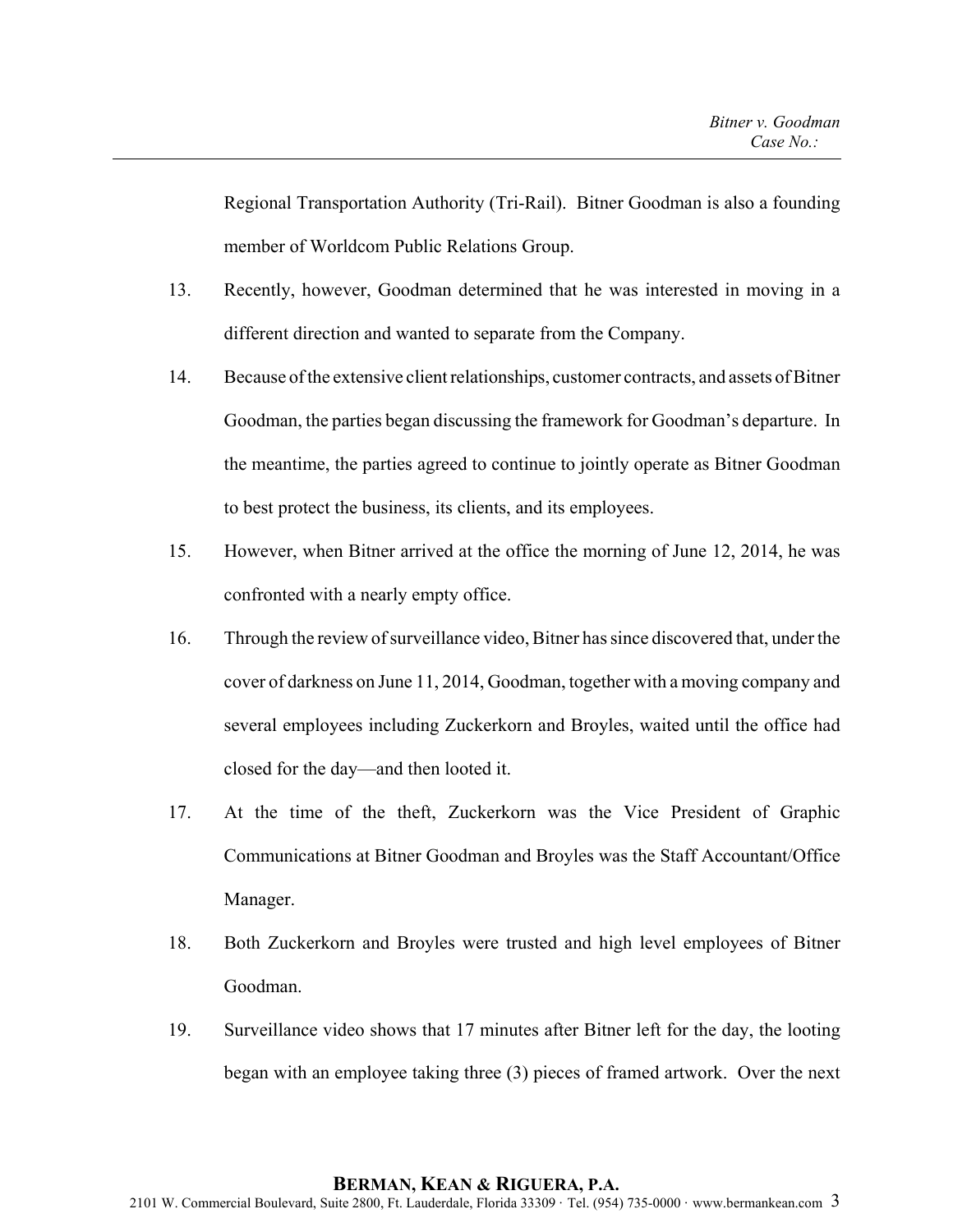five (5) hours, until 11:47 p.m., Goodman and the employees plundered Bitner Goodman.

- 20. Specifically, Goodman, together with Zuckerkorn and Broyles, removed significant assets of the Company, including but not limited to: all Company checks and accounting records; office furniture including desks, tables, chairs, printers, televisions, phones, a credenza, and a light fixture; 16 file cabinets and their files; a binding machine with its supplies; all of Bitner Goodman's art department computers; Bitner's personal items; more than 15 computers and a server; a vast array of supplies; a shredder; a coffee machine and an espresso machine; and petty cash.
- 21. Simply, these actions were undoubtedly designed to leave the Company in a position where it simply could not function.
- 22. Defendants' looting of the Company was so extensive and malicious that items as minor as an umbrella stand and first aid kit had been taken.
- 23. In fact, at 8:10 p.m., Goodman is seen on the surveillance video smiling as he announces to his co-conspirators that he is "going to take the bell," as he smiles and walks off with the service bell.
- 24. Bitner learned of the looting the following morning when he arrived to an almost empty office.
- 25. Bitner thereafter demanded return of the stolen assets and property, but to date Defendants have failed and/or refused to return any such items.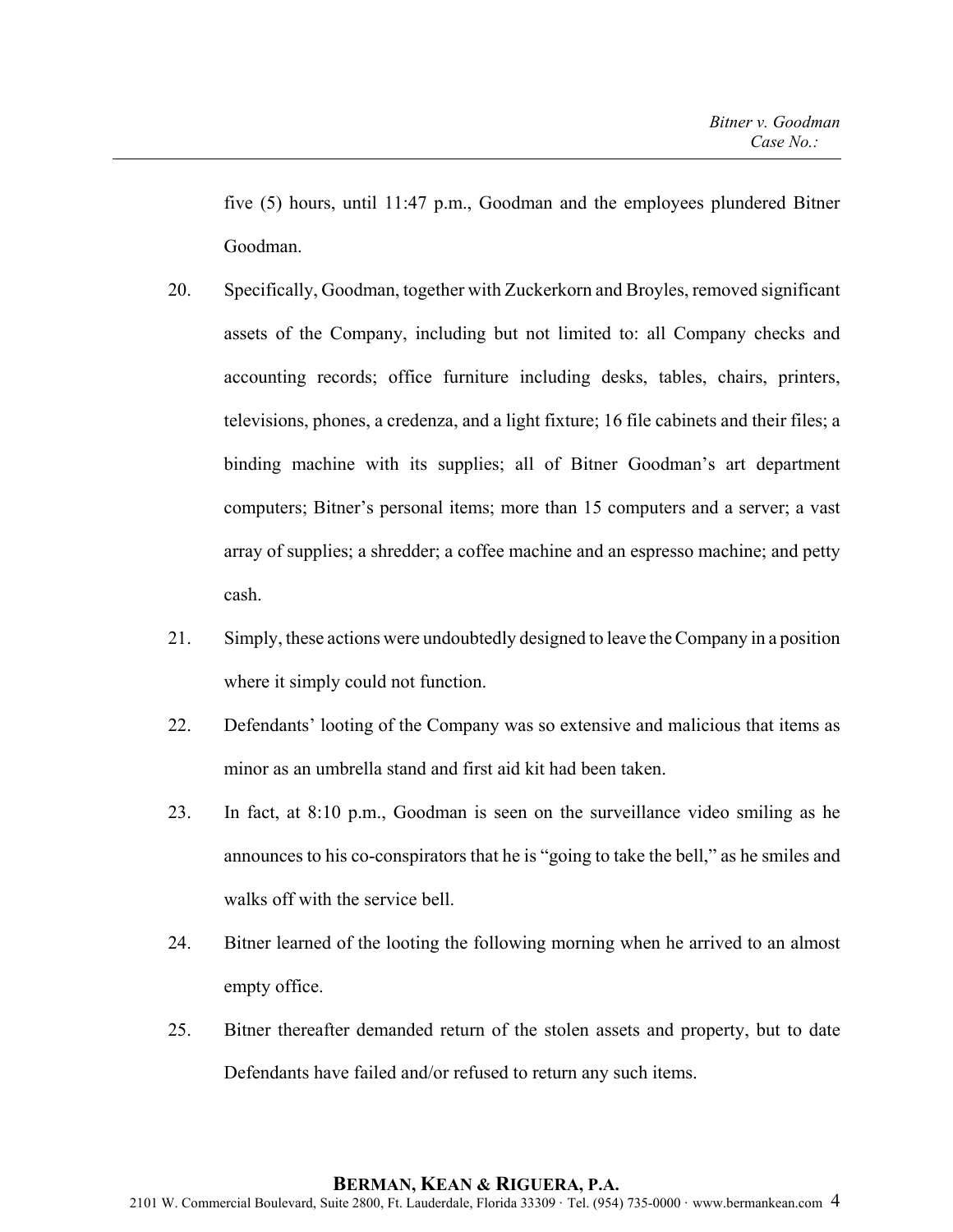- 26. Subsequent to the looting, Bitner discovered that Goodman formed Goodman PR months ago and, in fact, filed the paperwork with the Secretary of State on April 30, 2014.
- 27. Additionally, Goodman PR created its own website, which website identifies Goodman as a *former* partner of Bitner Goodman.
- 28. Even more disturbing, however, Goodman PR identifies itself as having a "track record of providing unparalleled service to *our* clients . . ." (emphasis added) and then identifies clients who are and continue to be clients contractually obligated to Bitner Goodman, with at least one client having years remaining on its contract. The Goodman PR website also includes testimonials from clients purportedly praising Goodman PR when, in fact, the services being praised were performed by Bitner Goodman.
- 29. Although Goodman PR has been purportedly operating for approximately one month, in identifying itself as having a "track record," Goodman PR attempts to improperly piggy-back off the success and goodwill of the Company.
- 30. In addition to looting the Company and in addition to inducing various staff members to join Goodman PR's employ, Goodman, ostensibly in his capacity as officer of Bitner Goodman, caused the Bitner Goodman website, facebook, and twitter accounts to be taken down from the internet.
- 31. As a public relations firm, Bitner Goodman heavily relies upon social media, as Goodman and the other Defendants undoubtedly know.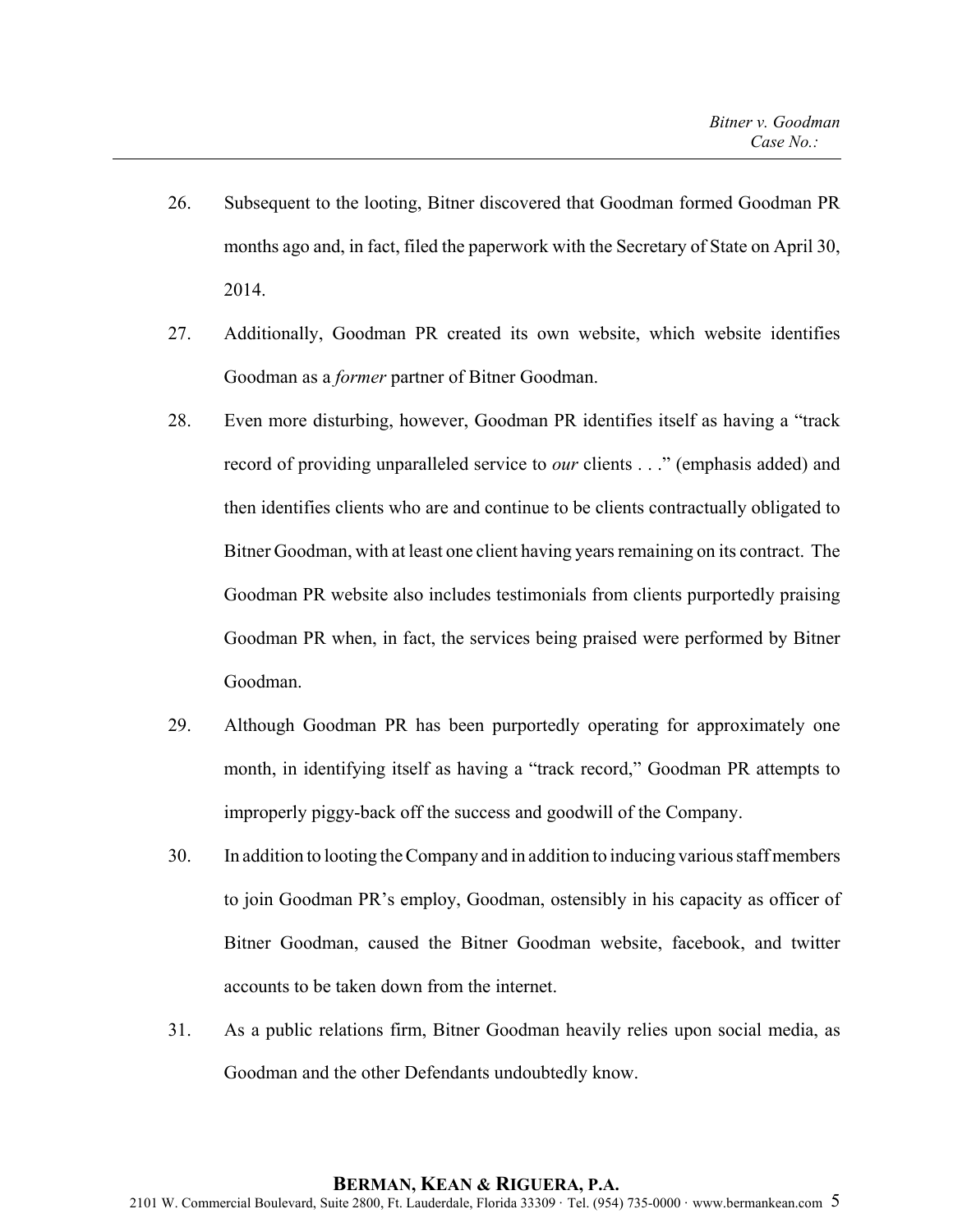- 32. In fact, while Goodman caused Bitner Goodman's social media to be discontinued, he activated his own website, facebook, and twitter accounts. In this way, if someone conducted a web search, they would be unable to access the Bitner Goodman website, but would be able to access the Goodman PR website.
- 33. Lastly, because Goodman refused to return any of the accounting records, Bitner Goodman was required to immediately retain a third party vendor and re-hire the Company's prior bookkeeper (and purchase a new computer and printer) to recreate, as best as possible, its accounting records. At that time, Bitner discovered that various clients of the Company were not invoiced for the months of May and June and, upon information and belief, Goodman and Goodman PR diverted such fees to Goodman PR.
- 34. Additionally, as a result of Defendants' actions in taking all of Bitner Goodman's files and accounting records, and upon realizing that certain unapproved checks to vendors and creditors were clearing Bitner Goodman's account, Bitner Goodman undertook emergency procedures to protect the funds in its checking account and prevent improper payments. As a result, several vendors have contacted Bitner Goodman as a result of non-payment of amounts due them, and Bitner Goodman has been placed in the unfortunate position of having to confirm with the vendor and then with the appropriate client that these amounts are actually due the vendor, and that payment for same has been invoiced by Bitner Goodman and paid by the client. These matters, all necessitated by Defendants' actions, have taken tremendous time and resources from Bitner Goodman and its remaining employees.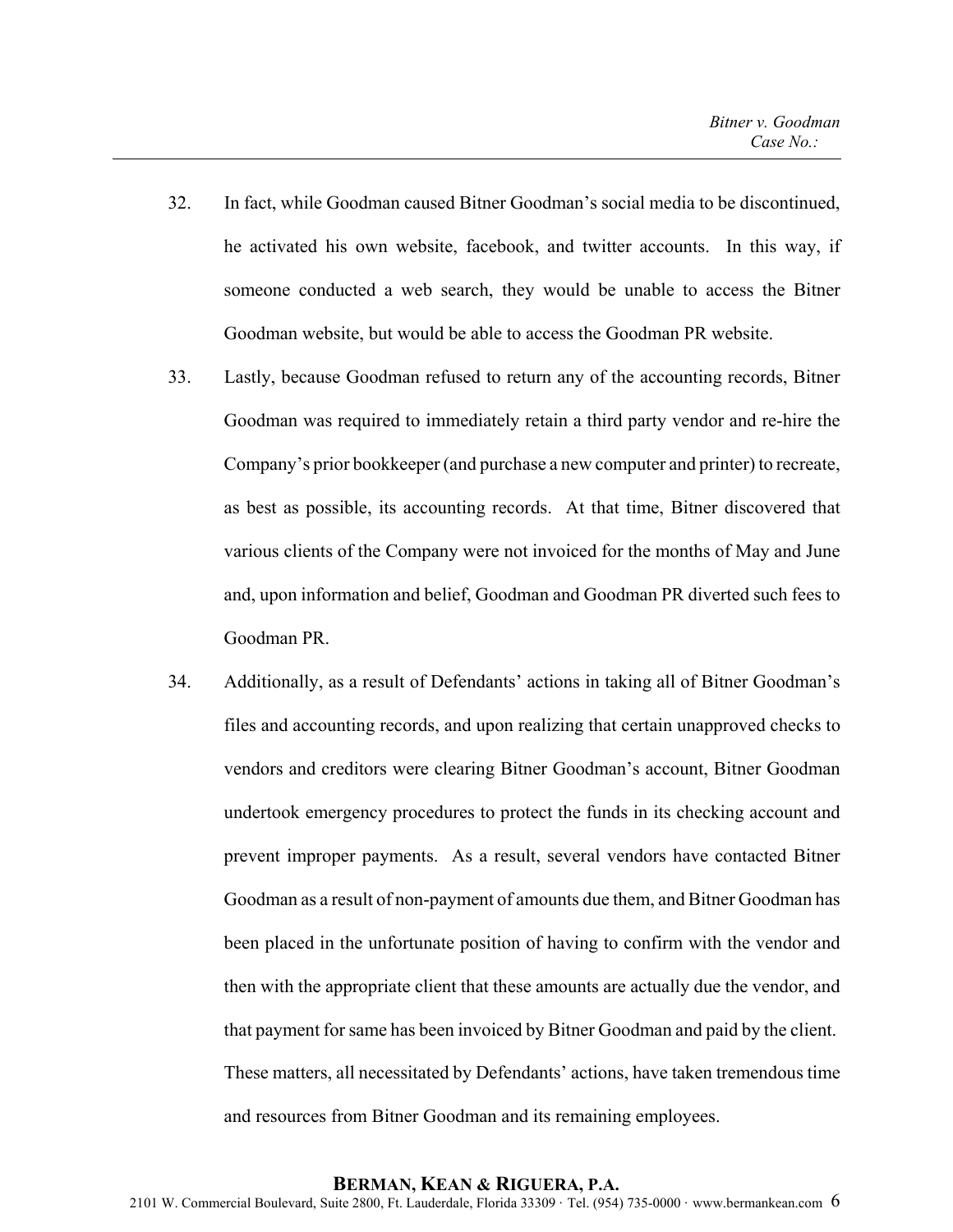- 35. Zuckerkorn, who was largely responsible for the art department at Bitner Goodman, has refused to return to Bitner Goodman its art files, both relative to the business of Bitner Goodman and relative to the business of Bitner Goodman's clients, including clients who Goodman PR does not even purport to service.
- 36. As such, Goodman PR, Goodman, and Zuckerkorn have left Bitner Goodman in the position of being unable to provide services to clients as needed and, as a result thereof, Bitner Goodman could be in breach of various contracts at any given time.
- 37. Also, upon information and belief, Zuckerkorn was largely responsible for orchestrating the removal of Bitner Goodman's social media sites from the internet and has been instrumental in ensuring that the sites remained "offline."
- 38. Bitner Goodman has had to incur additional and significant expense to hire another company to attempt to recreate its website and social media presence.
- 39. Broyles, who was the account manager for Bitner Goodman (and in such position, acquired sensitive financial information about the firm), while employed by Bitner Goodman and during his work hours, actively procured new vendors and a physical location for Goodman PR and, in fact, was using Bitner Goodman services, including its email, to do so. Furthermore, prior to his departure with Goodman, Broyles planned and executed the payment to various creditors/vendors based solely upon Goodman's interests and not the interests of Bitner Goodman. In short, Broyles provided various creditors priority in contravention of the best interest of Bitner Goodman.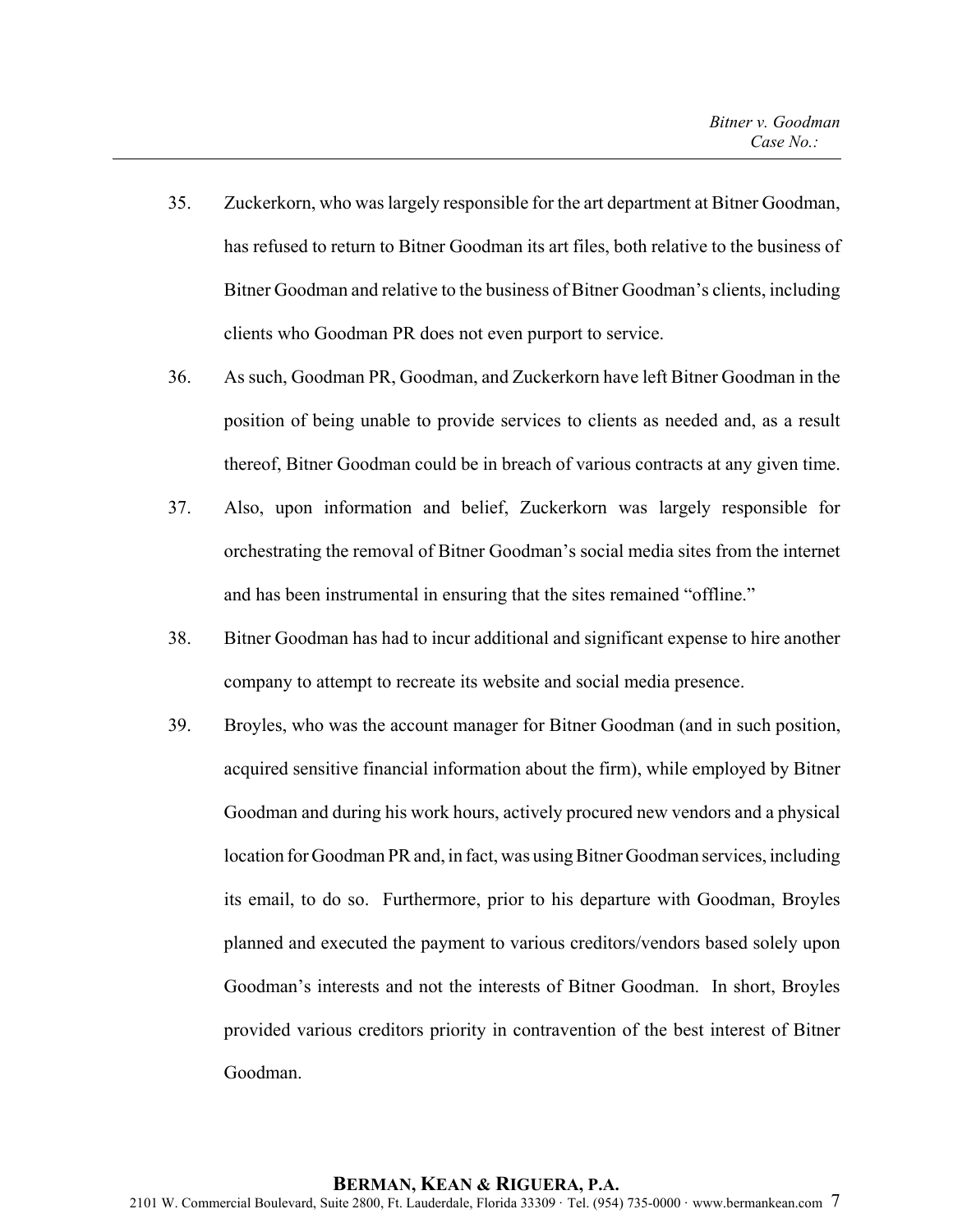- 40. Goodman, Zuckerkorn, and Broyles' actions were not done in good faith and, instead, were done maliciously and with the direct and sole purpose of interfering with the business of the Company, trying to put Bitner Goodman out of business, and placing it in a position of being unable to service its clients or pay its vendors.
- 41. All conditions precedent to the maintenance of this action have occurred, been waived, or otherwise excused.

#### **COUNT I - BREACH OF FIDUCIARY DUTY**

- 42. Plaintiffs, GARY BITNER and BITNER GOODMAN, INC., reallege their allegations in Paragraphs 1 through 41 above.
- 43. This is an action against Defendant, MICHAEL GOODMAN, for damages in excess of \$15,000.00, exclusive of attorneys' fees and costs, for breach of fiduciary duty.
- 44. Bitner and Goodman became partners in 2003, with Bitner and Goodman each owning a 50% interest in Bitner Goodman, and both being officers and directors.
- 45. Bitner reposed great confidence and trust in Goodman in connection with the affairs of Bitner Goodman, which confidence Goodman knowingly and voluntarily accepted.
- 46. Pursuant to Florida law, Goodman owed Bitner certain fiduciary duties and was required to deal with Bitner and Bitner Goodman fairly and in good faith. These duties include duties of loyalty, honesty, good faith, care, and fair dealing; the duty to disclose all material facts; the duty to refrain from self-dealing; the duty to act in the best interest of Bitner Goodman; and the overall duty to not take unfair advantage of Bitner Goodman.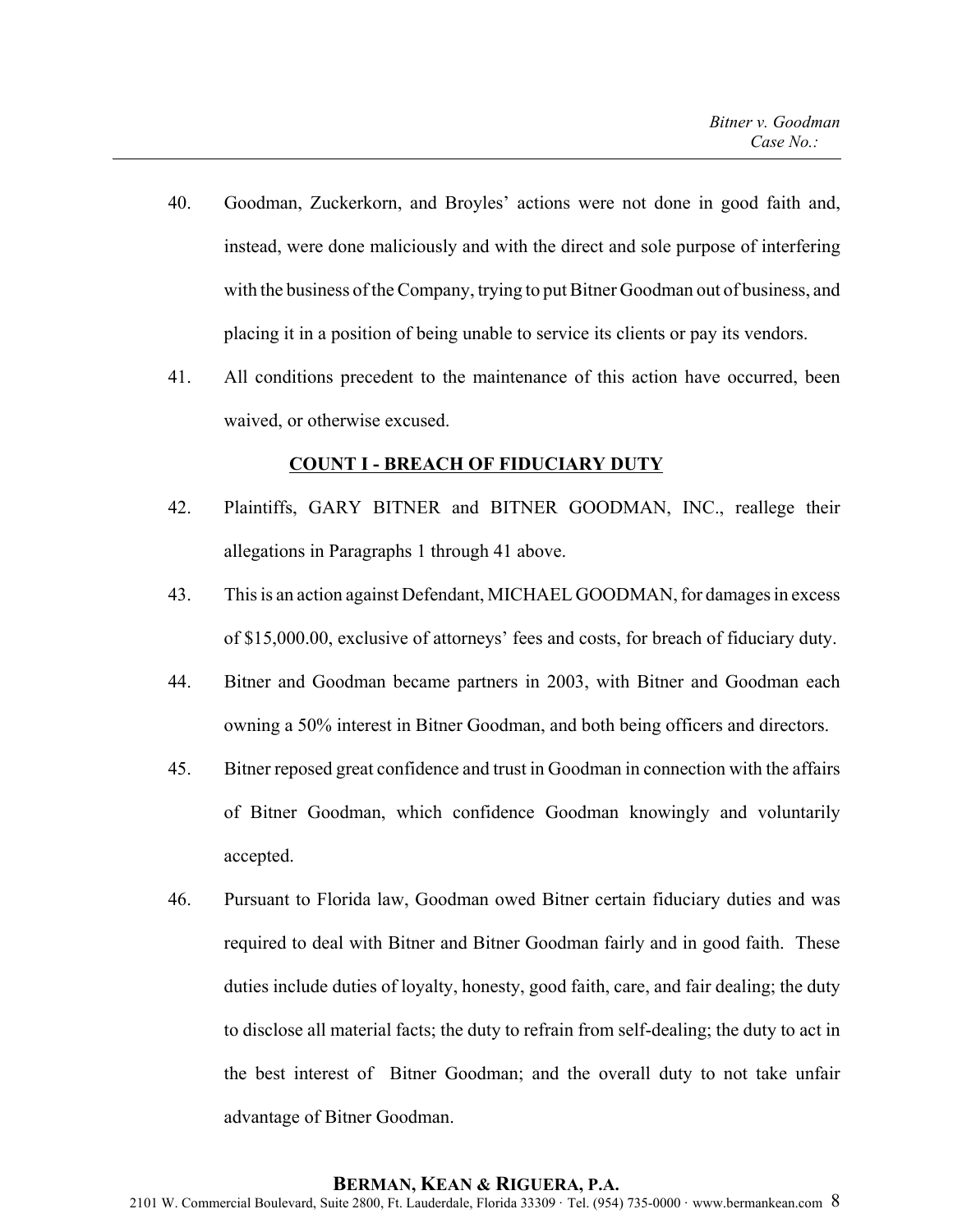- 47. Goodman breached these duties and has failed to uphold his fiduciary duties of honesty, loyalty, good faith, and care that an ordinarily prudent person would exercise under similar circumstances, or in a manner reasonably believed to be proper.
- 48. These actions include, but are not limited to, Goodman's actions which were done for the sole purpose of deriving a personal benefit to the detriment of Bitner Goodman, stealing the Company's assets and business records to furnish his newly formed entity, diverting business proceeds which were to inure to Bitner Goodman, stealing the Company's checks and accounting records for the sole purpose of bringing the Company's daily operations to a halt, and actively soliciting clients and employees away from Bitner Goodman while still employed, and an officer and director of the Company.
- 49. Bitner and Bitner Goodman have been damaged as a result of Goodman's breaches of fiduciary duty.

WHEREFORE, Plaintiffs, GARY BITNER and BITNER GOODMAN, INC., respectfully request judgment against Defendant, MICHAEL GOODMAN, for damages in excess of \$15,000.00, costs, and interest, together with such other and further relief as this Court deems just and proper, including punitive damages upon an evidentiary showing of entitlement to same.

# **COUNT II - BREACH OF FIDUCIARY DUTY**

50. Plaintiff, BITNER GOODMAN, INC., realleges its allegations in Paragraphs 1 through 41 above.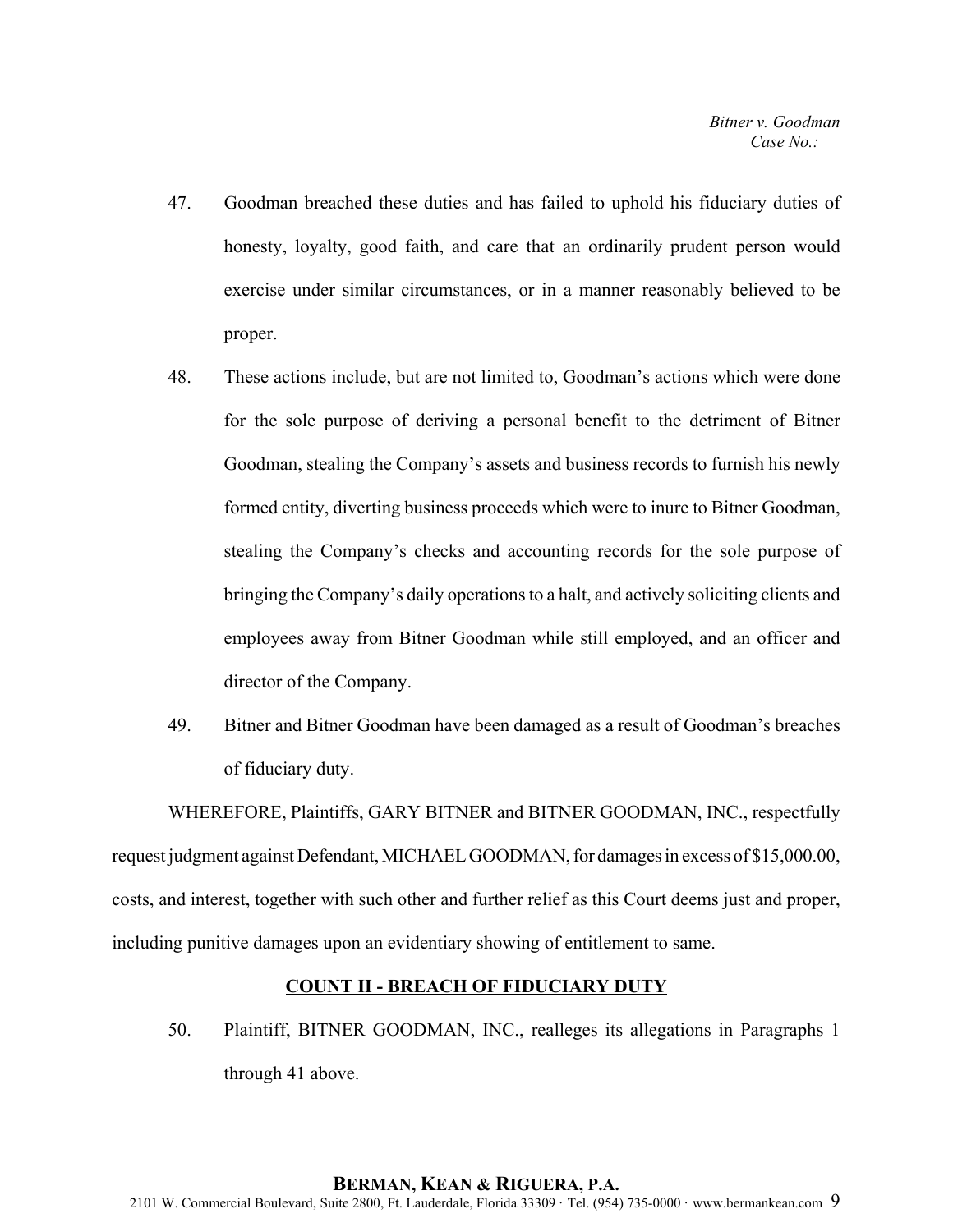- 51. This is an action against Defendants, BETH ZUCKERKORN and GENE BROYLES, jointly and severally, for damages in excess of \$15,000.00, exclusive of attorneys' fees and costs, for breach of fiduciary duty.
- 52. Zuckerkorn and Broyles were trusted and high level employees of Bitner Goodman, which trust Zuckerkorn and Broyles knowingly and voluntarily accepted.
- 53. By virtue of their relationship, Zuckerkorn and Broyles owed Bitner Goodman certain fiduciary duties and were required to deal with them fairly and in good faith.
- 54. Notwithstanding their position of trust, Zuckerkorn and Broyles breached their duties by, among other things, actively orchestrating and carrying out the looting of the offices of Bitner Goodman, taking and thereafter refusing to return to Bitner Goodman its numerous files, giving certain creditors priority to the detriment of Bitner Goodman, and placing Bitner Goodman in a position where it was unable to service its clients or its vendors.
- 55. These actions were taken by Zuckerkorn and Broyles while still employed by Bitner Goodman.
- 56. These actions of Zuckerkorn and Broyles were done in bad faith and for the sole purpose of interfering with the business of Bitner Goodman.
- 57. Bitner Goodman has been damaged as a result of Zuckerkorn and Broyles' breaches of fiduciary duty.

WHEREFORE, Plaintiff, BITNER GOODMAN, INC., respectfully requests judgment against Defendants, BETH ZUCKERKORN and GENE BROYLES, jointly and severally, for damages in excess of \$15,000.00, costs, and interest, together with such other and further relief as

#### **BERMAN, KEAN & RIGUERA, P.A.**

2101 W. Commercial Boulevard, Suite 2800, Ft. Lauderdale, Florida 33309 · Tel. (954) 735-0000 · www.bermankean.com $10$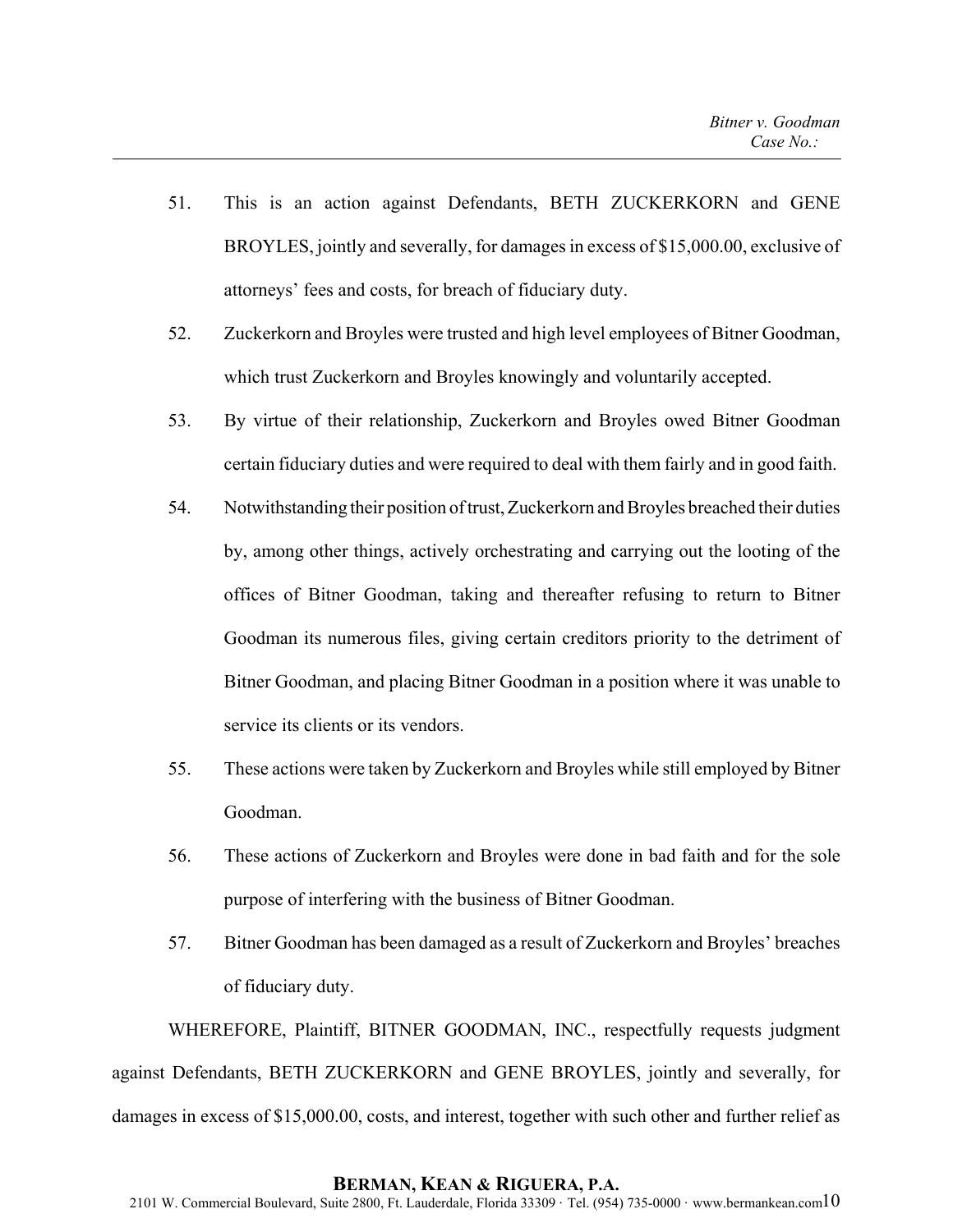this Court deems just and proper, including punitive damages upon an evidentiary showing of entitlement to same.

### **COUNT III - CONVERSION**

- 58. Plaintiffs, GARY BITNER and BITNER GOODMAN, INC., reallege their allegations in Paragraphs 1 through 41 above.
- 59. This is an action against Defendants, MICHAEL GOODMAN, GOODMAN PUBLIC RELATIONS, INC., BETH ZUCKERKORN and GENE BROYLES, jointly and severally, for damages in excess of \$15,000.00, exclusive of attorneys' fees and costs, for conversion.
- 60. On or about June 11, 2014, Defendants, Goodman, Goodman PR, Zuckerkorn, and Broyles, looted the offices of the Company.
- 61. During such time, Defendants converted to their own use property lawfully belonging to the Company and Bitner, personally.
- 62. Defendants have taken possession of these items with the intent to exercise an ownership interest inconsistent with the Plaintiff's right of possession.
- 63. Additionally, upon information and belief, Goodman and Goodman PR invoiced certain Bitner Goodman clients for services performed, which amounts should have been invoiced on behalf of the Company.
- 64. Despite demand, Defendants have refused to return these items.
- 65. Upon information and belief, Defendants are currently utilizing some of these items for the operation of Defendant Goodman's new business, Goodman PR, less than one mile away.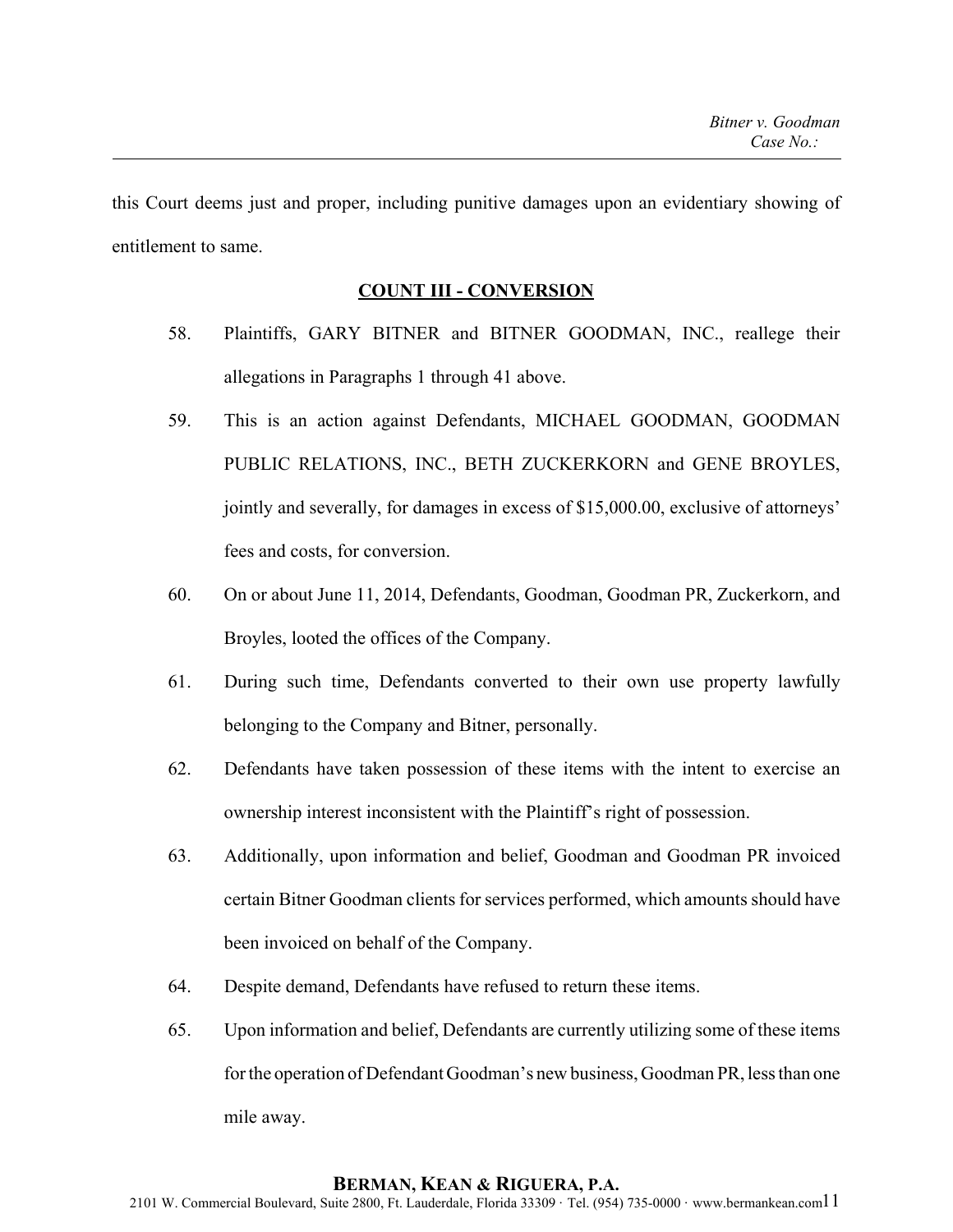66. Plaintiffs have been damaged as a direct and proximate result of Defendants' actions. WHEREFORE, Plaintiffs, GARY BITNER and BITNER GOODMAN, INC., respectfully request judgment against Defendants, MICHAEL GOODMAN, GOODMAN PUBLIC RELATIONS, INC., BETH ZUCKERKORN, and GENE BROYLES, jointly and severally, for damages in excess of \$15,000.00, costs, and interest, together with such other and further relief as this Court deems just and proper, including punitive damages upon an evidentiary entitlement to same.

### **COUNT IV - TORTIOUS INTERFERENCE**

- 67. Plaintiff, BITNER GOODMAN, INC., realleges its allegations in Paragraphs 1 through 41 above.
- 68. This is an action against Defendants, MICHAEL GOODMAN and GOODMAN PUBLIC RELATIONS, INC., jointly and severally, for damages in excess of \$15,000.00, exclusive of attorneys' fees and costs, for tortious interference.
- 69. Bitner Goodman has various business relationships with clients, many of which are evidenced by written contracts.
- 70. Goodman and Goodman PR had knowledge of these relationships.
- 71. Goodman and Goodman PR intentionally and unjustifiably interfered with these relationships and have diverted these customers from Bitner Goodman to Goodman PR, despite the existence of ongoing contracts with Bitner Goodman.
- 72. Additionally, upon information and belief, Goodman and Goodman PR invoiced certain Bitner Goodman clients for services performed, which amounts should have been invoiced on behalf of the Company.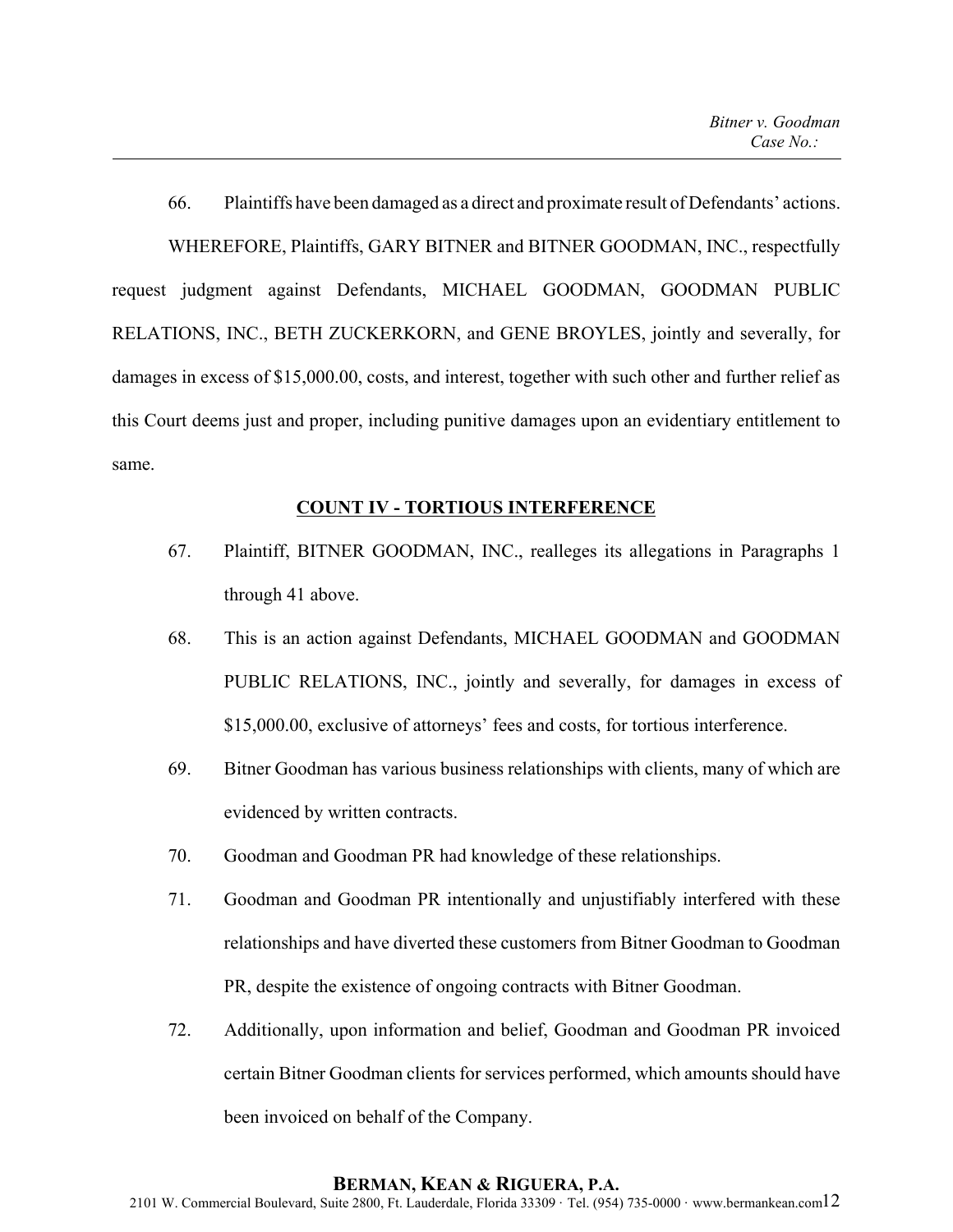73. Bitner Goodman has been damaged as a result of Defendants' actions.

WHEREFORE, Plaintiff, BITNER GOODMAN, INC., respectfully requests judgment against Defendants, MICHAEL GOODMAN and GOODMAN PUBLIC RELATIONS, INC., jointly and severally, for damages in excess of \$15,000.00, costs, and interest, together with such other and further relief as this Court deems just and proper, including punitive damages upon an evidentiary showing of entitlement to same.

#### **COUNT V - CIVIL CONSPIRACY**

- 74. Plaintiffs, GARY BITNER and BITNER GOODMAN, INC., reallege their allegations in Paragraphs 1 through 41 above.
- 75. Plaintiffs further reallege their allegations in Paragraphs 44–49 and 69–73 above.
- 76. This is an action against Defendants, MICHAEL GOODMAN, BETH ZUCKERKORN, and GENE BROYLES, jointly and severally, for damages in excess of \$15,000.00, exclusive of attorneys' fees and costs, for civil conspiracy.
- 77. Defendants, Goodman, Zuckerkorn, and Broyles, have taken concerted action to accomplish an unlawful purpose and/or to accomplish a lawful purpose by unlawful means, to wit, the unlawful breach of fiduciary duty by Goodman to Bitner and the Company, and the unlawful tortious interference by Goodman to the Company.
- 78. In furtherance of this conspiracy, Defendants, through concerted action, among other things: stole the Company's assets and business records; diverted business proceeds which were to inure to Bitner Goodman; stole the Company's checks and accounting records for the sole purpose of bringing the Company's daily operations to a halt;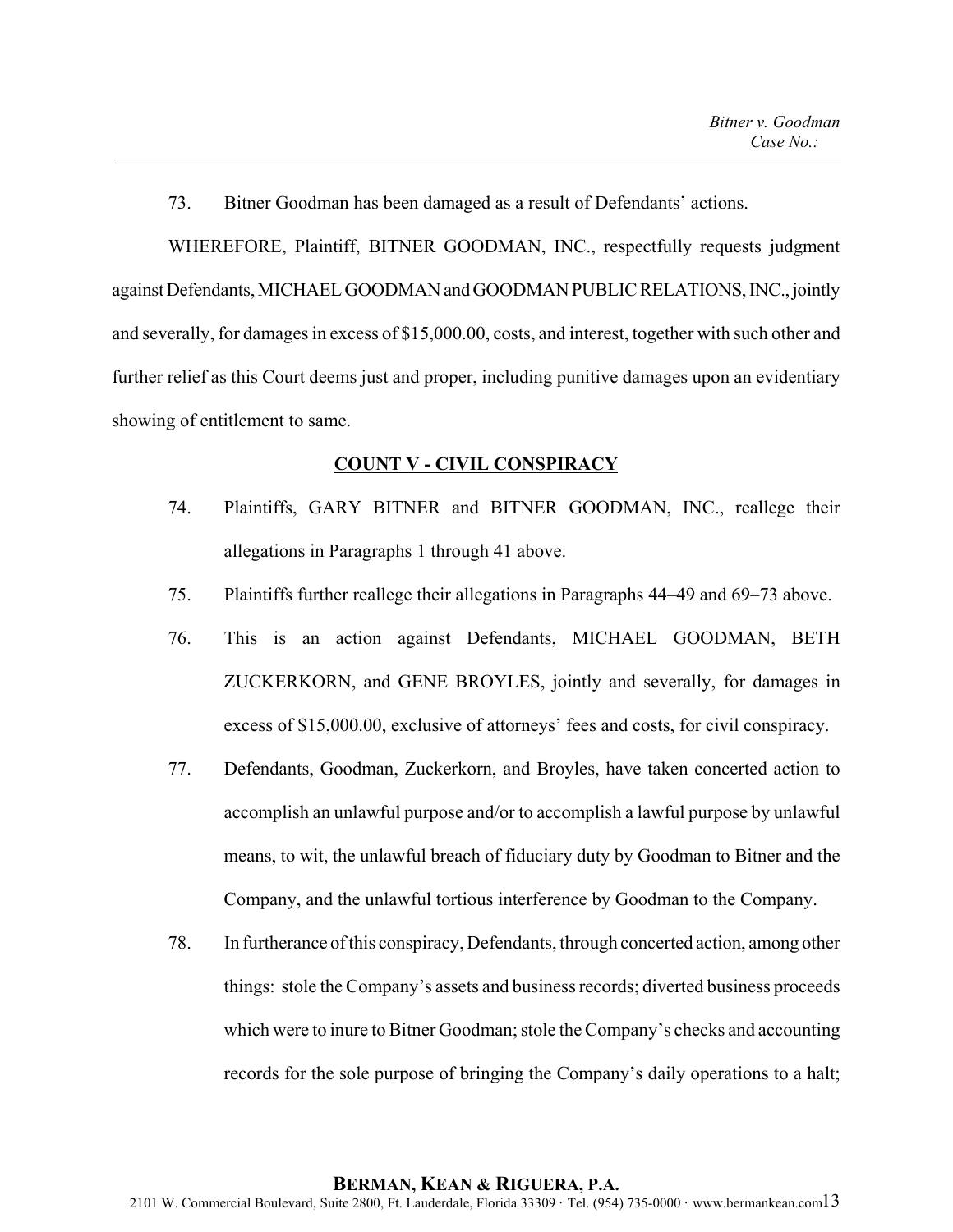took down the social media sites of Bitner Goodman; and diverted clients who are contractually obligated to Bitner Goodman.

79. As a result of Defendants' actions, Plaintiffs have been damaged.

WHEREFORE, Plaintiffs, GARY BITNER and BITNER GOODMAN, INC., respectfully request judgment against Defendants, MICHAEL GOODMAN, BETH ZUCKERKORN, and GENE BROYLES, jointly and severally, for damages in excess of \$15,000.00, costs, and interest, together with such other and further relief as this Court deems just and proper, including punitive damages upon an evidentiary showing of entitlement to same.

# **COUNT VI - ACCOUNTING**

- 80. Plaintiffs, GARY BITNER and BITNER GOOMAN, INC., reallege their allegations in Paragraphs 1 through 41 above.
- 81. This is an action against Defendants, MICHAEL GOODMAN and GOODMAN PUBLIC RELATIONS, INC., jointly and severally, for an accounting within the equitable jurisdiction of the Court.
- 82. At all times material, Bitner and Goodman occupied a confidential relationship whereby trust was reposed and accepted.
- 83. Because of this relationship, Bitner and Goodman were allowed full and equal access to the various aspects of Bitner Goodman.
- 84. Goodman, without prior notice to Bitner, looted the Bitner Goodman offices, taking with him, among other things, all client information, accounting information, Company checks, the Company accounting computer, and various furniture.